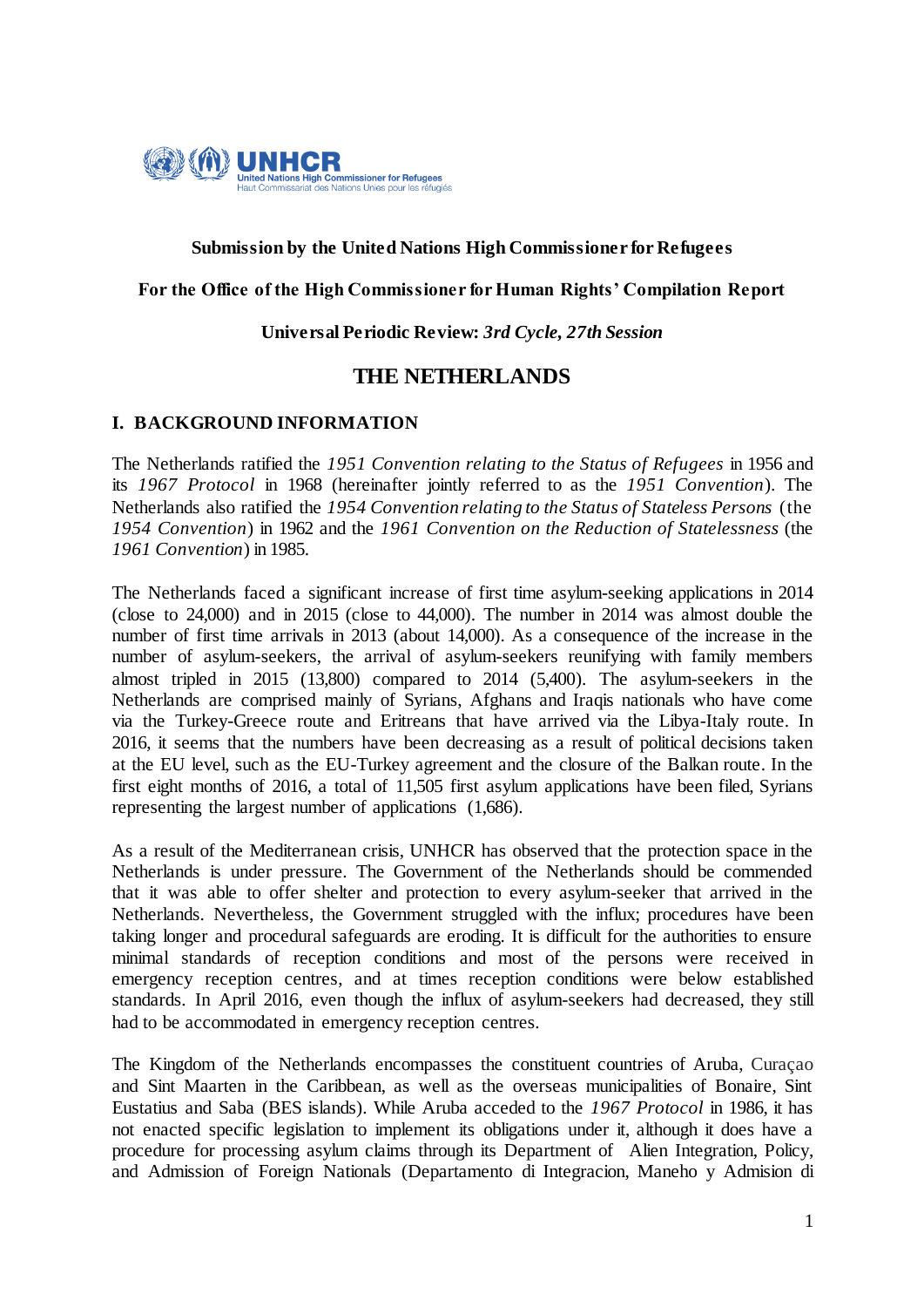Stanhero, hereinafter: DIMAS). Meanwhile, neither Curaçao nor Sint Maarten acknowledge being bound by either the *1951 Convention* nor its *1967 Protocol*, and neither country has legislation governing refugee protection or asylum procedures. As a result, UNHCR, in collaboration with the local branch of the International Committee of the Red Cross, identifies and registers asylum-seekers, conducts Refugee Status Determination (RSD) under UNHCR's mandate in both Curaçao and Sint Maarten, and provides Advisory Opinions on asylum claims before the Government of Aruba. At the end of 2015, Curaçao hosted 48 refugees, Sint Maarten hosted three refugees, and Aruba hosted two refugees, all recognized under UNHCR's mandate. Due to the BES islands' status as overseas municipalities, the Netherlands' ratification of the *1951 Convention*, is applicable.

# **II. ACHIEVEMENTS AND POSITIVE DEVELOPMENTS**

## **Positive developments linked to 2nd cycle UPR recommendations**

**Linked to 2nd cycle UPR recommendation no. 98.41:** "Strengthen its actions against on all forms of discrimination and effectively protect the rights of women, children and immigrants  $(China)."1$ 

Following the enactment of the National Action Plan<sup>2</sup> and the additional measures put in place in 2011, the Government of the Netherlands took extra steps to tackle discrimination. These measures include, but are not limited to, the following: easily accessible procedures for reporting incidents involving racism, new anti-hate crime campaigns, and intensification of the secondary school curriculum on topics such as racism and the Holocaust. Especially since the increased influx of asylum-seekers as of 2015, asylum-seekers and refugees in the Netherlands are affected by an increased level of discrimination and anti-immigration sentiments.<sup>3</sup> It is therefore expected that the measures taken by the Government may be beneficial for the protection of these groups, as for other groups of people that face discrimination.

**Linked to 2nd cycle UPR recommendation no. 98.115:** "Review asylum procedures with a view to expediting the decisions in the cases of children asylum seekers as quickly as possible and facilitating family reunion of vulnerable children in an efficient and appropriate manner (United States of America)."

On 21 May 2015, the Minister for Migration sent a letter<sup>4</sup> to the House of Representatives in which he announced a more lenient family reunification policy for adult children. As result of the positive change, adult children that were part of the family at the time the parent fled his/her country are now able to reunify with their family. However, the request will be

 $\overline{a}$ 

<sup>1</sup> All recommendations made to Netherlands during its 2nd cycle UPR can be found in: "Report of the Working Group on the Universal Periodic Review of Netherlands" (09 July 2012), A/HRC/21/15, available at: http://www.ohchr.org/EN/HRBodies/UPR/Pages/NLSession13.aspx.

<sup>2</sup> Nationaal Actie Plan, available at https://www.government.nl/documents/policy-notes/2014/03/19/nationalaction-plan-on-human-rights

<sup>3</sup> The organisation MIND (Meldpunt Internet Discriminatie / Registration Point Internet Discrimination) noticed an increase in the registrations of incidents of discrimination on the Internet since 2015 and attributed this to the influx of asylum-seekers in that year. See also: https://www.mindnederland.nl/actueel/jaarcijfers2015/ and http://nos.nl/artikel/2081952-vluchtelingencrisis-leidt-tot-meer-online-discriminatie.html

<sup>4</sup> National Legislative Bodies / National Authorities, Netherlands: Letter from the State Secretary of Security and Justice Nr. 57 concerning Marriage and Family Migration (32 175), 21 May 2015, available at: https://zoek.officielebekendmakingen.nl/kst-32175-57.html.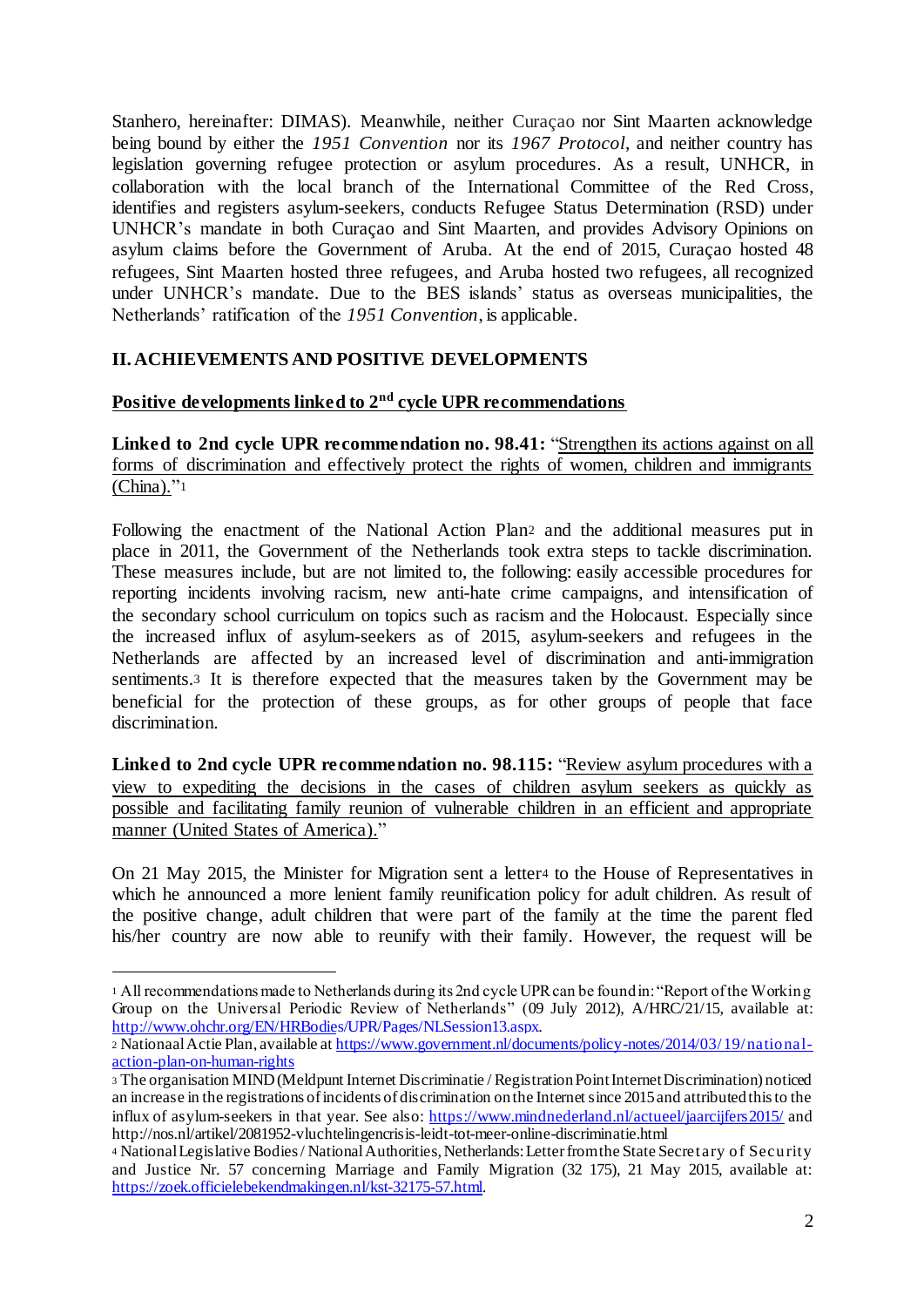excluded if the adult child has started a family of his/her own, has established his/her own life, or is financially independent.

# **III. KEY PROTECTION ISSUES, CHALLENGES AND RECOMMENDATIONS**

# **Challenges linked to outstanding 2nd cycle UPR recommendations**

## **Issue 1: Expedite decision-making process with respect to unaccompanied children**

**Linked to 2nd cycle UPR recommendation no. 98.115: "**Review asylum procedures with a view to expediting the decisions in the cases of children asylum seekers as quickly as possible and facilitating family reunion of vulnerable children in an efficient and appropriate manner (United States of America)."

A significant increase in the number of asylum-seekers has resulted in a backlog (around 12,250 at the end of August 2016) at in the processing of asylum claims. In general, the current waiting period is between six and eight months before the actual asylum process starts. It is unclear if cases concerning unaccompanied children are processed in an expedited manner. Furthermore, it is unclear how many asylum procedures of unaccompanied minors are being extended, adding another six months to the duration of this procedure. As a result of the prolonged waiting and processing time, unaccompanied minors that become of adult age (18 years old) before they receive a refugee status lose the right to family reunification. It is also unclear what the average processing time is for family reunification requests filed by unaccompanied minors. It is advisable that policies are implemented that allow for an efficient and speedy procedure.

# **Recommendations:**

UNHCR recommends that the Government of the Netherlands:

- a) Efficiently and rapidly deal with asylum requests of unaccompanied minors in order to enable children to start the family reunification procedure as quickly as possible once a residence permit has been issued;
- b) Secure the right to family reunification for a minor at the moment the intention to request asylum is registered so that the duration of the asylum process will not affect the right to family reunification; and
- c) Process the family reunification requests in an expedited manner so unaccompanied minors are quickly reunited with their families.

# **Issue 2: Review migration policies and address gaps in refugee protection and asylum procedures in the Dutch Caribbean**

**Linked to 2nd cycle UPR recommendation no. 98.107: "**Review migration policies that exist in the country with a view to ensure the full application of international standards (Paraguay).**"**

There is a need to strengthen asylum procedures throughout the Dutch Caribbean, particularly in the constituent countries of Aruba, Curaçao and Sint Maarten, which are parties to the *European Convention on Human Rights* ("*ECHR*") and the *UN Convention against Torture and Other Cruel, Inhuman or Degrading Treatment or Punishment* ("*CAT*"). Both conventions include a prohibition of "*refoulement,*" which means countries may not remove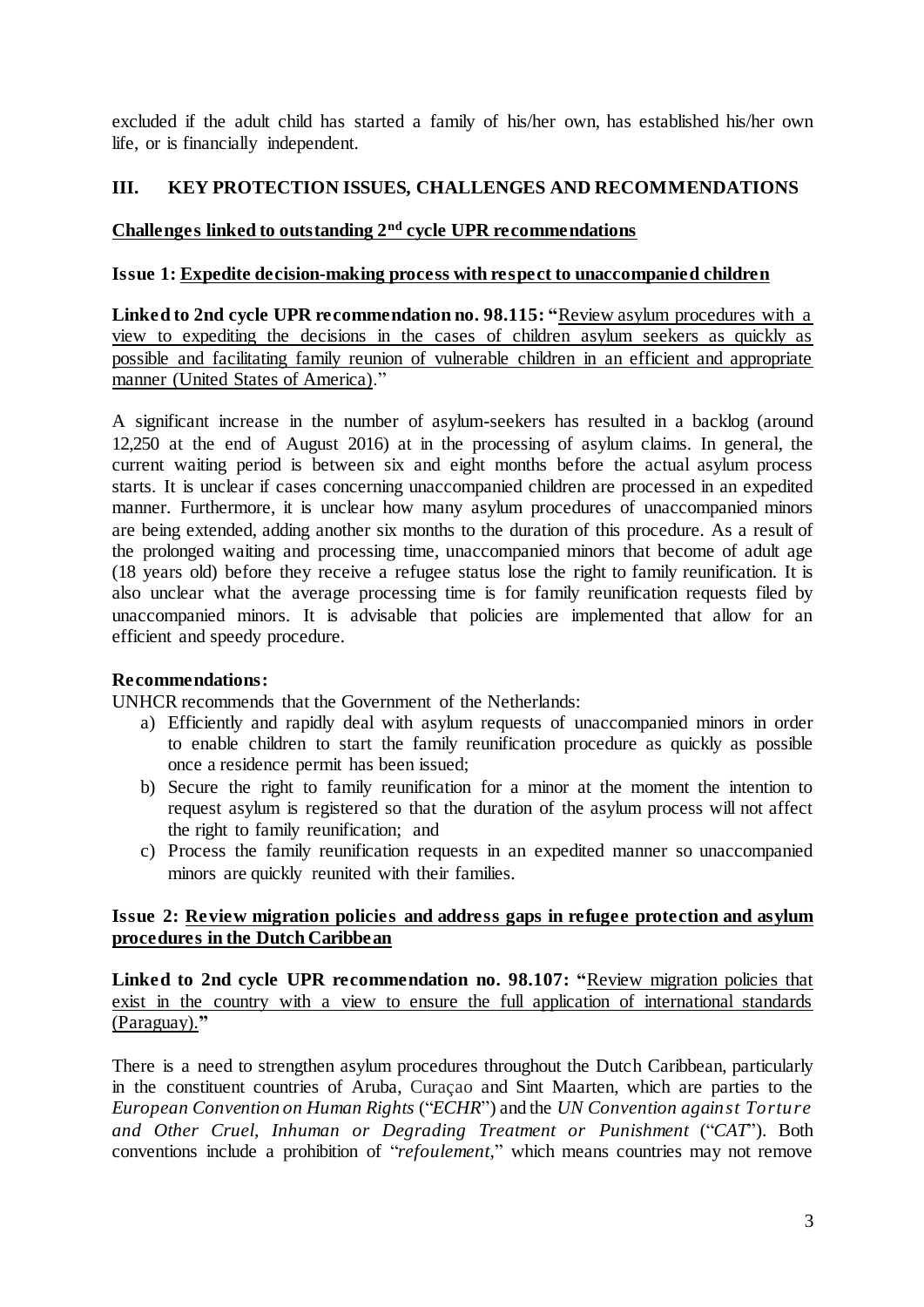or expel an applicant to the country where he or she would be exposed to inhuman or degrading treatment or will face a risk of being tortured.

Irrespective of whether Curaçao or Sint Maarten are State Parties to the *1951 Convention*, an asylum application lodged in either country could be assessed by considering their obligations under the *ECHR* and *CAT*. However, neither Curaçao nor Sint Maarten currently have in place legislation or regulations governing asylum. This has led to UNHCR carrying out RSD procedures under its mandate in both countries, including for asylum-seekers who are detained pending possible deportation. In addition, it should be encouraged for both Curaçao and Sint Maarten to accede to the *1951 Convention.*

Aruba is bound by the *1967 Protocol* to the *1951 Convention relating to the Status of Refugees*, in addition to the *ECHR* and *CAT*. However, currently, there is no legislation to implement the *1967 Protocol* in Aruba, which has resulted in gaps in refugee protection and in confusion regarding applicable asylum procedures. UNHCR is aware, for example, of asylum-seekers who were turned away from the DIMAS procedures, or waited for years without decisions from the Government of Aruba. As a result, UNHCR has carried out mandated RSD procedures to complement existing asylum procedures in Aruba.

Finally, due to the BES Islands' status as special municipalities of the Kingdom of the Netherlands, an application for international protection submitted from there should be assessed by the Immigration and Naturalization Service (INS) unit, located on the islands, on the basis of the *1951 Refugee Convention*, the *ECHR*, and the *CAT*. The INS is an agency of the Dutch Ministry of Security and Justice and it is mandated, *inter alia*, to adjudicate all requests for legal stay in the Kingdom of the Netherlands, including asylum requests.

# **Recommendations:**

UNHCR recommends that:

- a) Curaçao and Sint Maarten accede to the *1951 Convention* and its *1967 Protocol*;
- b) Aruba, Curaçao and Sint Maarten develop and implement asylum legislation and procedures consistent with international standards and their various treaty obligations, including fair and efficient procedures for adjudicating asylum claims, as well as guaranteeing the rights of persons found to be in need of international protection; and
- c) The Governments of the constituent countries of the Kingdom of the Netherlands adopt comprehensive integration policies that protect the civil, political, social and cultural rights of recognized refugees.

## **Issue 3: The protection of asylum-seeking children**

**Linked to 2nd cycle UPR recommendation no. 98.117: "**Consider additional measures to ensure that the interests of children are properly taken into account in provisions for asylum seeking families, since they are especially impacted by long delays and uncertainty (United Kingdom of Great Britain and Northern Ireland)."

The increase in the number of asylum-seekers in the Netherlands in the past two years resulted in prolonged waiting time for the asylum procedure to start. Currently, asylumseekers are waiting on average six to eight months before they can present their asylum claim to the immigration authorities and another nine months before they can be reunited with their partner and their children. In addition, due to the high influx of asylum-seekers since 2015,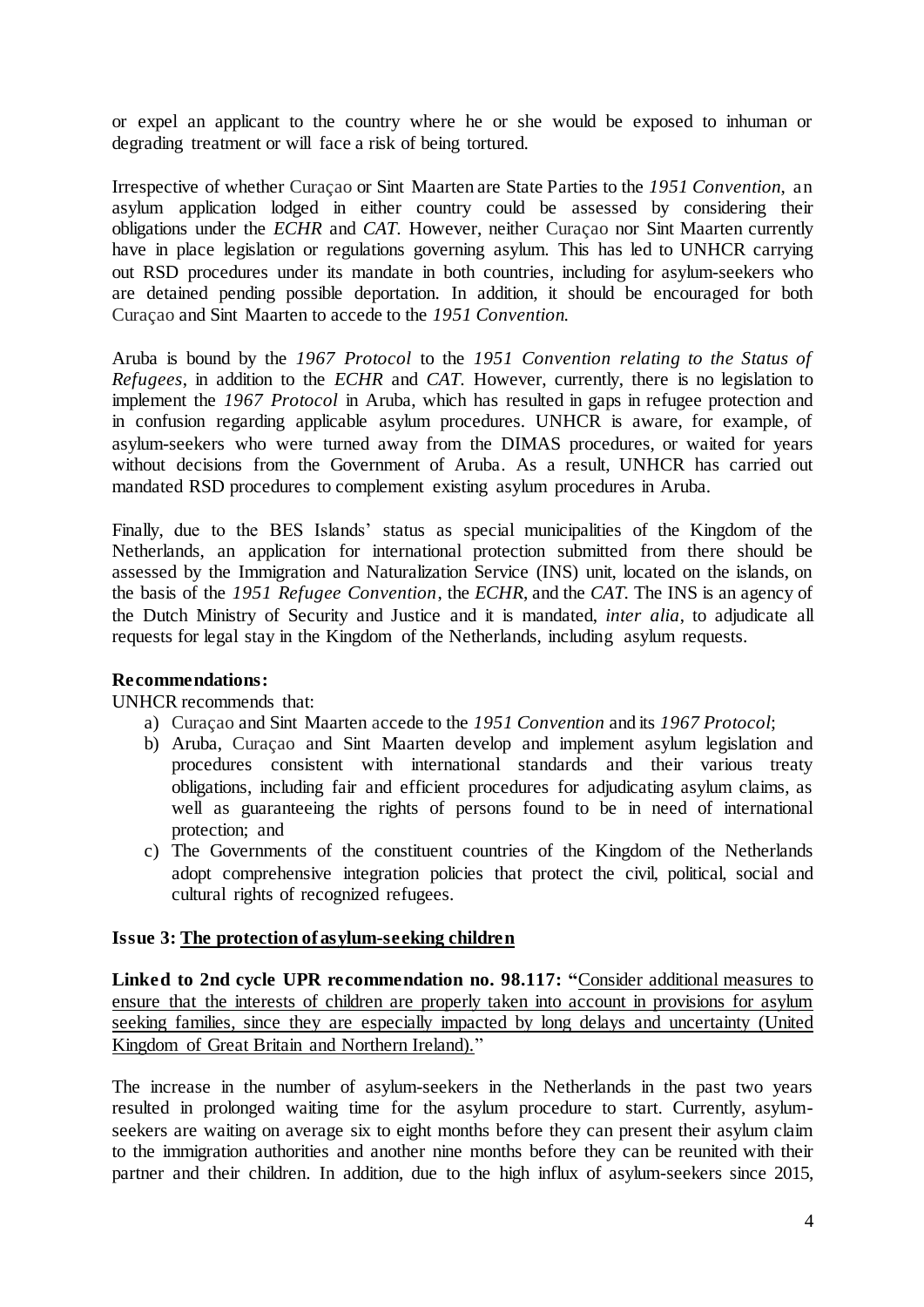medical examination of children in the asylum procedure oftentimes take longer than six months. UNHCR is concerned that long waiting periods might aggravate the trauma asylum seekers experienced in the country of origin, in particular in the case of children. Frequently, children are also psychologically affected by the absence of one of their parents. The fact that they have to wait for at least one year and half before they are reunited can be psychologically difficult for them.

## **Recommendations:**

UNHCR recommends that the Government of the Netherlands:

a) Ensure that asylum-seeking children receive as early as possible standard medical examinations aimed at identifying eventual needs of treatment and support in light of their best interests.

## **Additional protection challenges**

## **Issue 4: Medical examination to assess eventual needs of treatment and support due to ill-treatment, torture or trauma suffered**

During the medical examinations that form a part of the asylum procedure, asylum-seekers are interviewed without regard to their eventual specific needs resulting from ill-treatment, torture or trauma. There are concerns that this practice is not in conformity with Articles 3 and 10 of *the Manual on the Effective Investigation and Documentation of Torture and Other Cruel, Inhuman or Degrading Treatment or Punishment* (*Istanbul Protocol*).<sup>5</sup>

## **Recommendations:**

UNHCR recommends that the Government of the Netherlands:

- a) Apply the *Manual on the Effective Investigation and Documentation of Torture and Other Cruel, Inhuman or Degrading Treatment or Punishment* in the asylum procedures; and
- b) Provide training for concerned professionals to facilitate monitoring, documenting and investigating torture and ill-treatment, focusing on both physical and psychological traces, with a goal to provide redress to victims, as per the *Manual on the Effective Investigation and Documentation of Torture and Other Cruel, Inhuman or Degrading Treatment or Punishment.*

#### **Issue 5: Statelessness**

 $\overline{a}$ 

The Government of the Netherlands has undertaken steps towards the adoption of a legal framework to establish a statelessness determination procedure. However, the Dutch authorities have made clear<sup>6</sup> that the intended procedure would not give way to a right of residence following a determination of statelessness, even though granting such a right would fulfil the object and purpose of the *1954 Convention*. A formal proposal is still waited for.

<sup>5</sup> UN Office of the High Commissioner for Human Rights (OHCHR), Manual on the Effective Investigation and Documentation of Torture and Other Cruel, Inhuman or Degrading Treatment or Punishment ("Istanbul Protocol"), 2004, HR/P/PT/8/Rev.1, available at: http://www.refworld.org/docid/4638aca62.html.

<sup>6</sup> National Legislative Bodies / National Authorities, Netherlands: Letter from the Secretary to the House as a Response after the Advice from the Advisory Committee on Alien Affairs on Statelessness (ACVZ), 10 September 2014, available at: http://www.parlementairemonitor.nl/9353000/1/j9vvij5epmj1ey0/vjn4mn1fcmz1.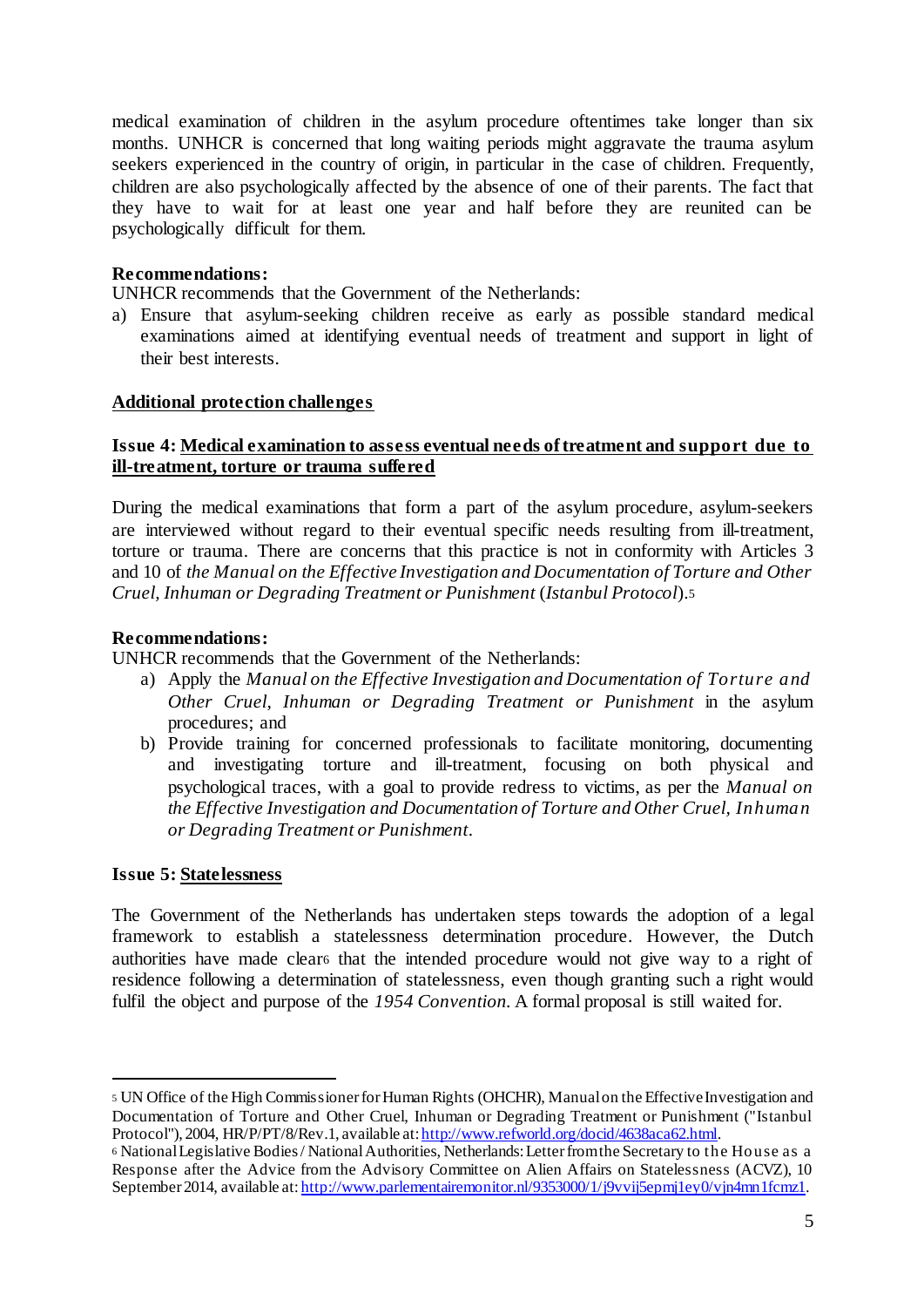In addition, the Government of the Netherlands proposed informally<sup>7</sup> an amendment to the *Netherlands Nationality Act<sup>8</sup>* which would allow children born stateless in the Netherlands, who are not lawfully staying in the country to acquire Dutch nationality after five years of habitual residence. For these children to be granted nationality, one of the requirements in the informal proposal is that the parents should not have obstructed the family's departure and have not withdrawn themselves from supervision by the authorities. This requirement is not in line with the safeguard against statelessness at birth according to Article 1 of the *1961 Convention*.

Since 2011, UNHCR has requested for the removal of Netherlands' reservations made to Articles 8 and 26 of the *1954 Convention*. In September 2014, the Government mentioned its willingness to consider abolishing these two reservations.<sup>9</sup> UNHCR was informed that a comprehensive package with regard to the abovementioned issues related to statelessness will be submitted to Parliament in the summer of 2016. This package consists of a proposal to establish a statelessness determination procedure, a proposal to amend the *Nationality Act* and a proposal to abolish reservations to the 1954 Convention.

# **Recommendations:**

 $\overline{a}$ 

UNHCR recommends that the Government of the Netherlands:

- a) Include, in the proposed legislation establishing a statelessness determination procedure, the grant of a residence permit to persons recognized as stateless so as to ensure the enjoyment of their basic rights under the *1954 Convention relating to the Status of Stateless Persons*;
- b) Delete from the proposed amendments to the *Netherlands Nationality Act* the requirement that the parents should not have obstructed their departure and have not withdrawn themselves from supervision by the authorities.

**Human Rights Liaison Unit Division of International Protection UNHCR September 2016**

<sup>7</sup> Brief van de Staatssecretaris van Veiligheid en Justitie, Aanvullende reactie van het kabinet op het ACVZ advies inzake staatloosheid, 12 november 2014 https://www.tweedekamer.nl/kamerstukken/brieven\_regering/detail?id=2014Z20325&did=2014D41178 <sup>8</sup> Netherlands Nationality Act [Netherlands], 13 April 2010, available at: http://www.refworld.org/docid/4d3838932.html.

<sup>9</sup> National Legislative Bodies / National Authorities, Netherlands: Letter from the Secretary to the House as a Response after the Advice from the Advisory Committee on Alien Affairs on Statelessness (ACVZ), 10 September 2014, available at: http://www.parlementairemonitor.nl/9353000/1/j9vvij5epmj1ey0/vjn4mn1fcmz1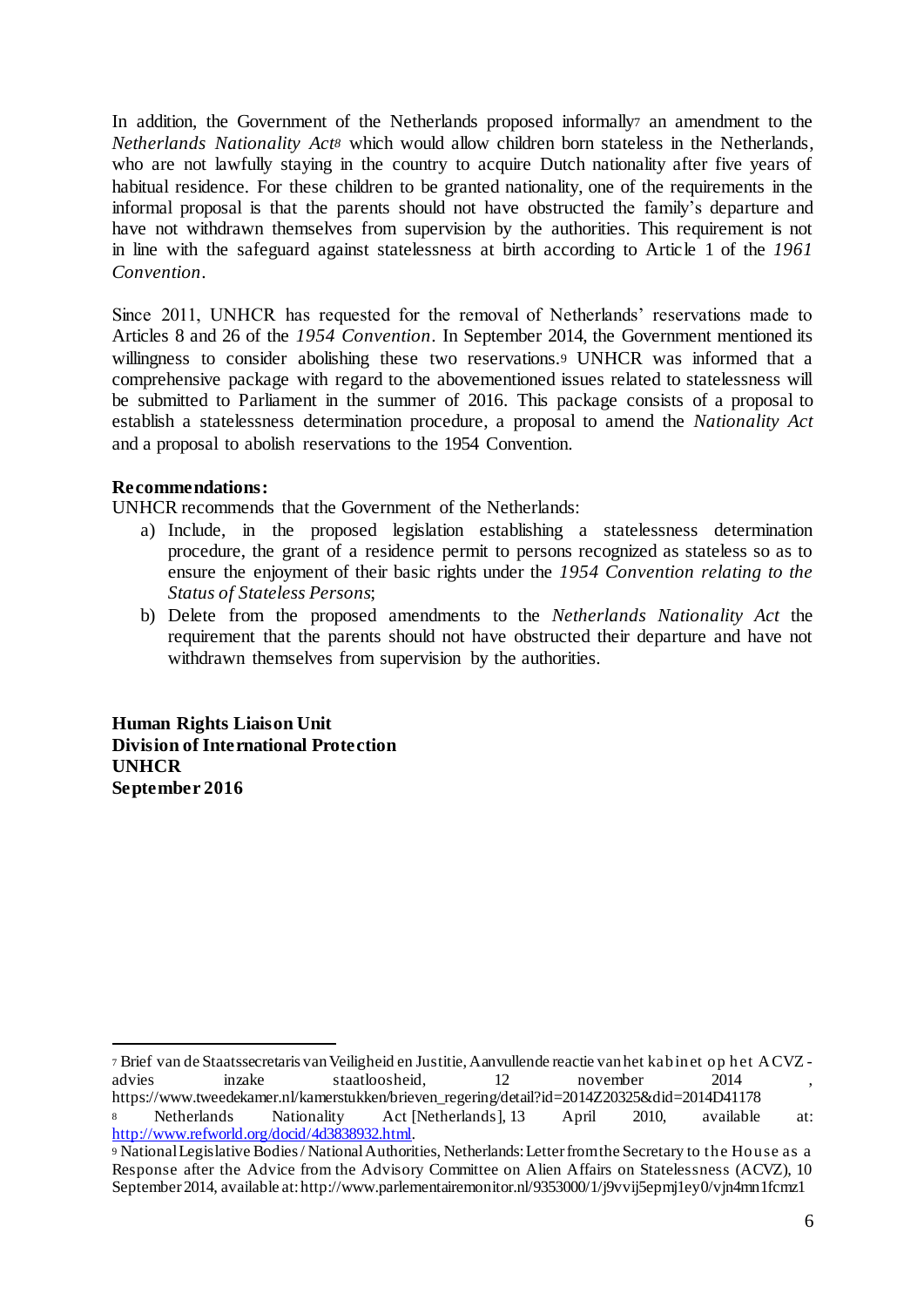# **ANNEX**

## **Excerpts of relevant Recommendations from the 2nd cycle Universal Periodic Review, Concluding Observations from UN Treaty Bodies and Recommendations of Special Procedures mandate holders**

## **NETHERLANDS**

**We would like to bring your attention to the following excerpts from the 2nd cycle UPR recommendations and UN Treaty Monitoring Bodies' Concluding Observations. Please note that no relevant reports by UN Special Procedures mandate holders have occured since the 2nd UPR cycle.**

## **I. Universal Periodic Review (Second Cycle – 2012)**

| Recommendation <sup>10</sup>                                        | <b>Recommending</b> | Position <sup>11</sup> |  |  |
|---------------------------------------------------------------------|---------------------|------------------------|--|--|
|                                                                     | State/s             |                        |  |  |
| <b>Discrimination against women</b>                                 |                     |                        |  |  |
| 98.39. Ensure that existing statutes prohibiting gender             | United States of    | Supported              |  |  |
| discrimination are properly implemented and enforced, and           | America             |                        |  |  |
| increase through effective implementation and enforcement           |                     |                        |  |  |
| efforts to address violence against women and children;             |                     |                        |  |  |
| 98.41. Strengthen its actions against on all forms of               | China               | Supported              |  |  |
| discrimination and effectively protect the rights of women,         |                     |                        |  |  |
| children and immigrants;                                            |                     |                        |  |  |
| Take<br>$\mathbf{m}$<br>98.62.<br>appropriate measures<br>combating | Viet Nam            | Supported              |  |  |
| discrimination and marginalization against<br>vulnerable            |                     |                        |  |  |
| groups, particularly migrants, minorities, women, children          |                     |                        |  |  |
| and persons with disabilities;                                      |                     |                        |  |  |
| 98.64. Intensify its efforts to eliminate discrimination            | Azerbaijan          | Supported              |  |  |
| against migrants and other minority women, who still face           |                     |                        |  |  |
| multiple forms of discrimination with respect to education,         |                     |                        |  |  |
| health, employment and social and political participation;          |                     |                        |  |  |
| 98.65. Intensify its efforts to eliminate discrimination            | Bangladesh          | Supported              |  |  |
| against migrant, black, Muslim and other minority women,            |                     |                        |  |  |
| who still face multiple forms of discrimination;                    |                     |                        |  |  |
| Gender-based violence                                               |                     |                        |  |  |
| 98.71. Fully implement the measures regarding violence              | India               | Noted <sub>12</sub>    |  |  |
| against women as outlined in its UPR interim report and             |                     |                        |  |  |
| consider implementing the recommendations of the Special            |                     |                        |  |  |
| Rapporteur on violence against women and CEDAW;                     |                     |                        |  |  |
| 98.72. Adopt effective measures to combat violence against          | Cuba                | Supported              |  |  |
| women and to fight poverty;                                         |                     | 13                     |  |  |

<sup>10</sup> All recommendations made to Netherlands during its 2nd cycle UPR can be found in: "Report of the Working Group on the Universal Periodic Review of Netherlands" (09 July 2012), A/HRC/21/15, available at: http://www.ohchr.org/EN/HRBodies/UPR/Pages/NLSession13.aspx.

 $\overline{a}$ 

<sup>11</sup> Netherlands's views and replies can be found in:*Addendum* (12 October 2012), A/HRC/21/15/Add.1/Rev.1, available at: http://www.ohchr.org/EN/HRBodies/UPR/Pages/NLSession13.aspx.

<sup>&</sup>lt;sup>12</sup> *Addendum:* <sup>"</sup>The Netherlands actively contributes to implementing the recommendations of the Special Rapporteur on violence against women."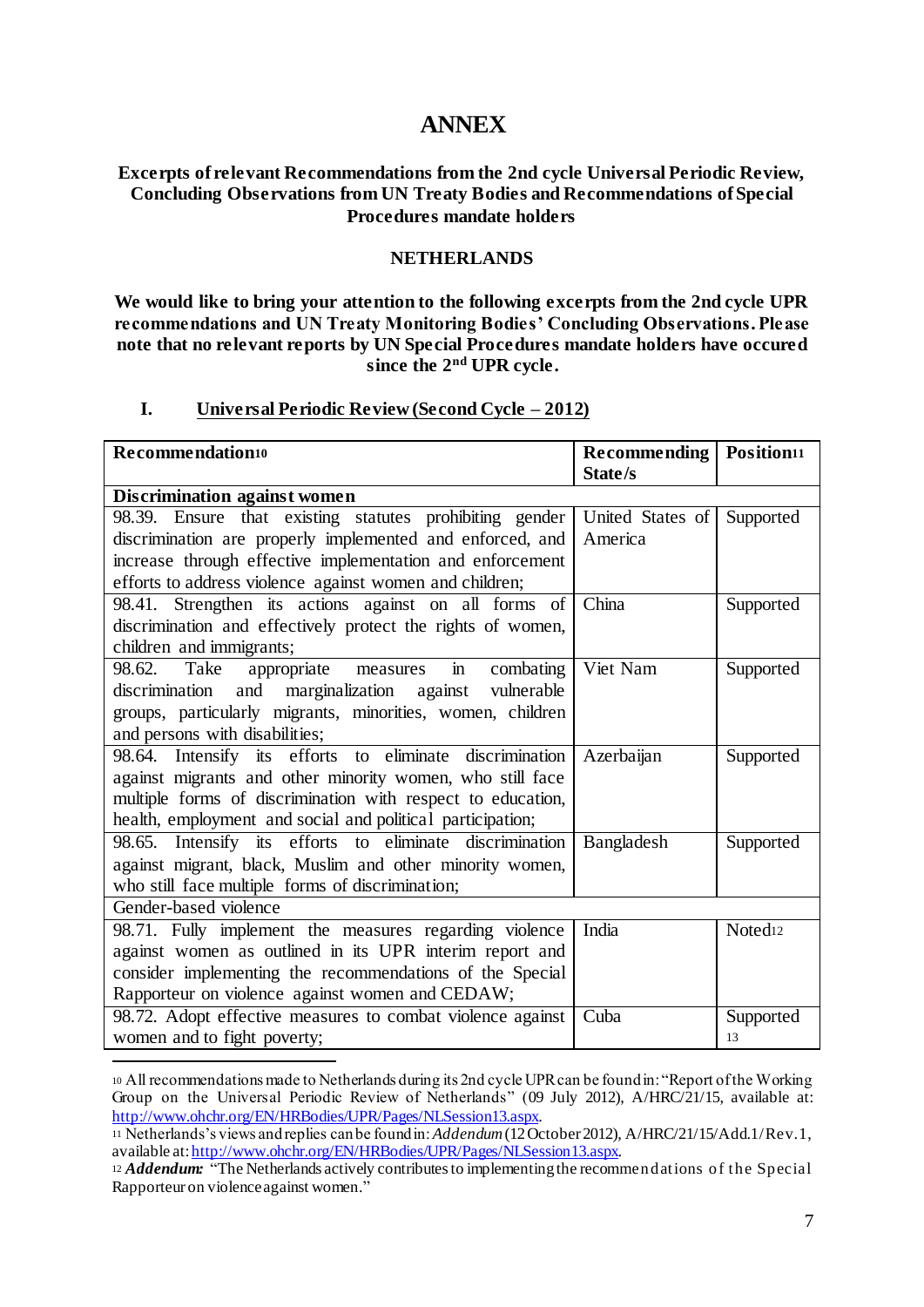| 98.79. Adopt practical measures to ensure<br>absolute         | Uzbekistan | Noted               |
|---------------------------------------------------------------|------------|---------------------|
| prohibition of violence against women and cruel treatment     |            |                     |
| of children;                                                  |            |                     |
| 98.82.<br>strengthening the functions<br>Continue<br>of the   | Chile      | Supported           |
| competent institutions and use of adequate mechanisms to      |            |                     |
| more efficiently combat domestic violence, which mainly       |            |                     |
| affects women and children;                                   |            |                     |
| <b>Migrants</b>                                               |            |                     |
| specific measures to<br>98.40.<br>Devise<br>eliminate<br>more | Thailand   | Supported           |
| discrimination against women, ethnic minorities, migrants,    |            |                     |
| Muslim and people of African origin;                          |            |                     |
| 98.43. Review, amend and repeal its national discriminatory   | Egypt      | Noted <sub>14</sub> |
| laws and regulations against persons of certain religious     |            |                     |
| backgrounds, in particular Muslim migrants;                   |            |                     |
| 98.97. Ensure the equal enjoyment of economic, social and     | Azerbaijan | Noted <sub>15</sub> |
| cultural rights by all individuals and groups under its       |            |                     |
| jurisdiction and adopt a national plan of action to combat    |            |                     |
| the rise in homelessness;                                     |            |                     |
| 98.104. Develop a migration policy, taking into account the   | Guatemala  | Supported           |
| international human rights standards in this respect;         |            |                     |
| 98.105. Promote substantive reforms in the immigration        | Mexico     | Noted <sub>16</sub> |
| policy, which guarantee its conformity with international     |            |                     |
| standards, revoking measures exposing foreigners<br>to        |            |                     |
| marginalization;                                              |            |                     |
| 98.106. Take all necessary measures, in accordance with       | Nicaragua  | Noted <sub>17</sub> |
| international human rights law, to reduce the use of          |            |                     |
| detention of persons solely on grounds of immigration         |            |                     |
| reasons or because they belong to minority groups;            |            |                     |
| 98.107. Review migration policies that exist in the country   | Paraguay   | Supported           |
| with a view to ensure the full application of international   |            |                     |
| standards;                                                    |            |                     |
| detention of<br>98.108.<br>Introduce<br>to reduce<br>measures | Sweden     | Supported           |
| individuals solely for immigration purposes and consider      |            | 18                  |
| other alternatives than detention to use when possible;       |            |                     |
| 98.110. Protect the social and cultural rights of migrants    | Bangladesh | Supported           |

<sup>13</sup> *Addendum: "*With regard to violence against women, see 98.71. The Netherlands is in a good position with regard to the number of people at risk of poverty and social exclusion. The government intends to use exis ting measures and instruments to involve more people in society by reducing the number of jobless households. <sup>14</sup> *Addendum: "*Discrimination is forbidden by law in the Netherlands. No discriminatory legislation exists. See

 $\overline{a}$ 

<sup>18</sup> *Addendum: "*Alternatives to detaining aliens are since January 2012 part of policy."

National Report VII.A."

<sup>15</sup> *Addendum: "*Recommendation is in line with existing policies."

<sup>16</sup> *Addendum: "*The Immigration and Naturalisation Service assesses the application of aliens that request asylum in the Netherlands This procedure meets international standards. Opportunities exist to lodge an objection to and request judicial review of the rejection of an application."

<sup>17</sup> *Addendum: "*Not accept. Under Dutch policy, rejected asylum seekers and undocumented aliens may be detained on grounds of public policy or national security with a view to arranging their repatriation. Detention may also be used if people are refused entry at the border. It may only be used as a last resort and may not last longer than strictly necessary to arrange the return of the person concerned. The maximum limit on detaining undocumented aliens in the Netherlands is six months, which in special circumstances may be extended to 18 months, in line with the EU Return Directive."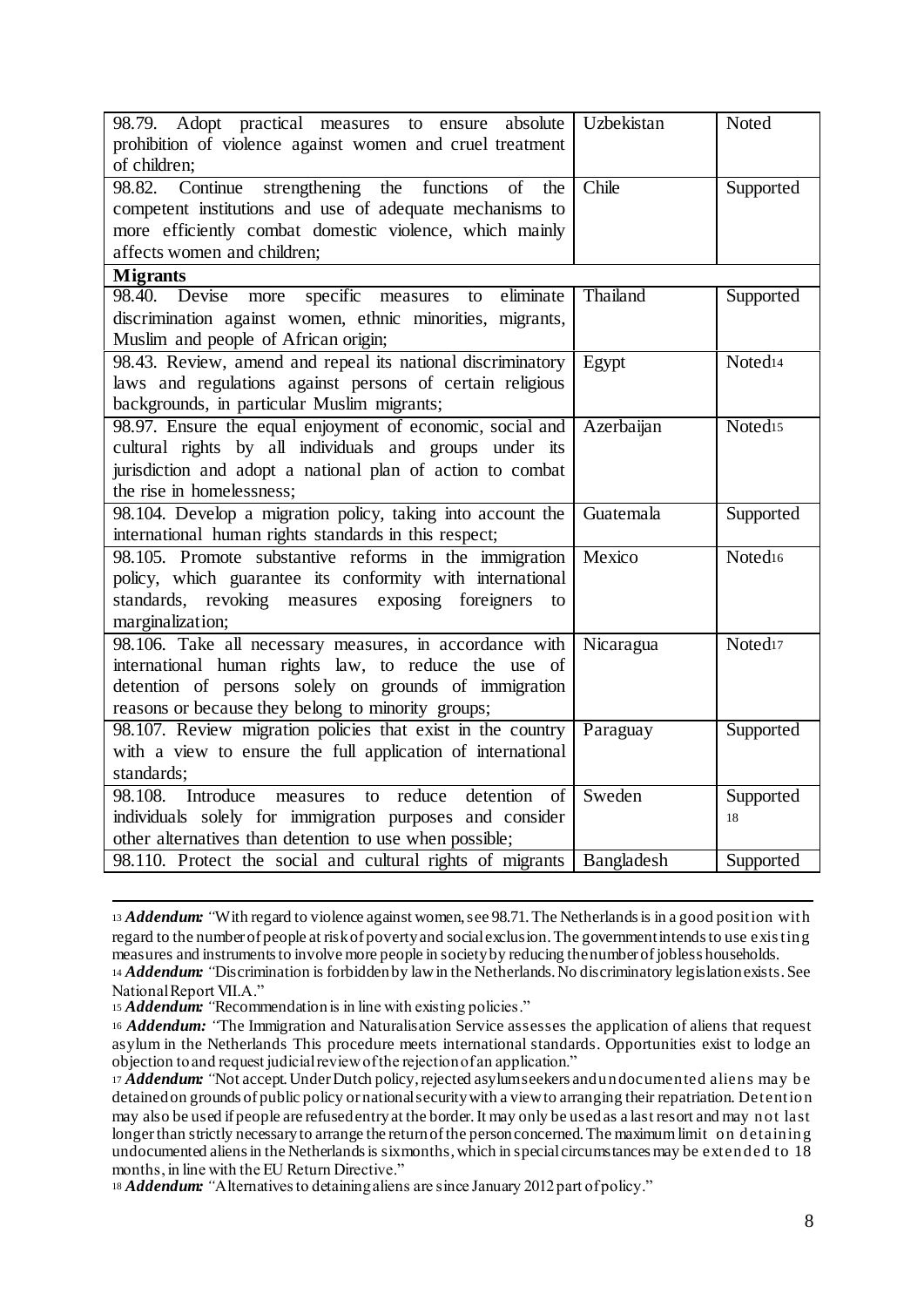| while taking integration measures and policies aimed at         |                  |                     |
|-----------------------------------------------------------------|------------------|---------------------|
| migrants;                                                       |                  |                     |
| 98.111. In coordination with OHCHR, IOM, ILO and                | <b>Belarus</b>   | Supported           |
| relevant special procedures of the Human Rights Council,        |                  |                     |
| develop a comprehensive strategy to protect the rights of       |                  |                     |
| migrants and persons belonging to ethnic minorities;            |                  |                     |
| 98.112. Due to the criminalization of irregular residency in    | <b>Brazil</b>    | Noted <sub>19</sub> |
| the country, design alternatives for the detention of irregular |                  |                     |
| or undocumented immigrants;                                     |                  |                     |
| 98.113. Reduce the number of persons in the detention Ecuador   |                  | Supported           |
| centres for migrants and create alternative measures to         |                  | 20                  |
| detention, especially for families with children<br><b>or</b>   |                  |                     |
| unaccompanied minors;                                           |                  |                     |
| 98.114. Improve the conditions of migrants detention            | Ecuador          | Supported           |
| centres, especially with regard to the medical and              |                  |                     |
| psychological attention, as well as contact with the outside;   |                  |                     |
| Refugees and asylum-seekers                                     |                  |                     |
| 98.115. Review asylum procedures with a view<br>to              | United States of | Noted <sub>21</sub> |
| expediting the decisions in the cases of children asylum        | America          |                     |
| seekers as quickly as possible and facilitating family          |                  |                     |
| of vulnerable children in<br>an efficient<br>reunion<br>and     |                  |                     |
| appropriate manner;                                             |                  |                     |
| 98.116. Ensure increased transparency and oversight             | Russian          | Noted <sub>22</sub> |
| exercised by civil society of the conditions, in which asylum   | Federation       |                     |
| seekers are kept and treated;                                   |                  |                     |
| 98.117. Consider additional measures to ensure that the         | United Kingdom   | Noted <sub>23</sub> |
| interests of children are properly taken into account in        | of Great Britain |                     |
| provisions for asylum seeking families, since they are          | Northern<br>and  |                     |
| especially impacted by long delays and uncertainty;             | Ireland          |                     |

 $\overline{a}$ <sup>19</sup> *Addendum: "*Irregular residence in the Netherlands is not a criminal offence. However, illegal res idents are required to leave. If they do not leave voluntarily, detention is used as a last resort to force them. Alternatives to detention are already part of policy."

<sup>20</sup> *Addendum: "*See 98.108 and 98.112. There are special policies aimed at avoiding detention of families with minors. If it is necessary to have a family under supervision for a longer period while their return is being prepared, they may be placed in a centre where their freedom of movement is restricted."

<sup>21</sup> *Addendum: "*Recently new plans were developed and presented to the Dutch parliament to enhance and speed up the Dutch asylum procedure: asylum seekers must be provided with clear information as early as possible in the procedure. Similar plans are being developed for vulnerable minors, so that a clear perspective is offered to these minors as soon as possible. When a child has no right to asylum, reunifying the child with their family in the country of origin is the highest priority. European cooperation is viewed as crucial in this connection."

<sup>22</sup> *Addendum: "*Not accept. The Dutch asylum procedure and reception centres are open to oversight by civil society. During the asylum procedure the Dutch Refugee Council is responsible for giving asylum seekers information on the procedure. They are also allowed, if the asylum seekers give permission, to be present during the interviews. The Dutch Refugee Council is present at the reception centres to assist asylum s eekers and advise them on any issues or problems that may arise. Other NGOs (such as NGOs specifically concerned with minor asylum seekers) visit regularly the reception centres."

<sup>23</sup> *Addendum: "*Dutch aliens policy and practice take into account the vulnerable position of minors, especially unaccompanied minors. The best interest of the child is incorporated into policy and practice. Specific measures are taken in children"s interests. For example, there are specially trained officials who interview children, special child-friendly offices for conducting interviews with young children, and specific asylum policies for child soldiers and on female genital mutilation. As long delays and uncertainty are seen as undesirable, there is a constant focus on swift decision-making."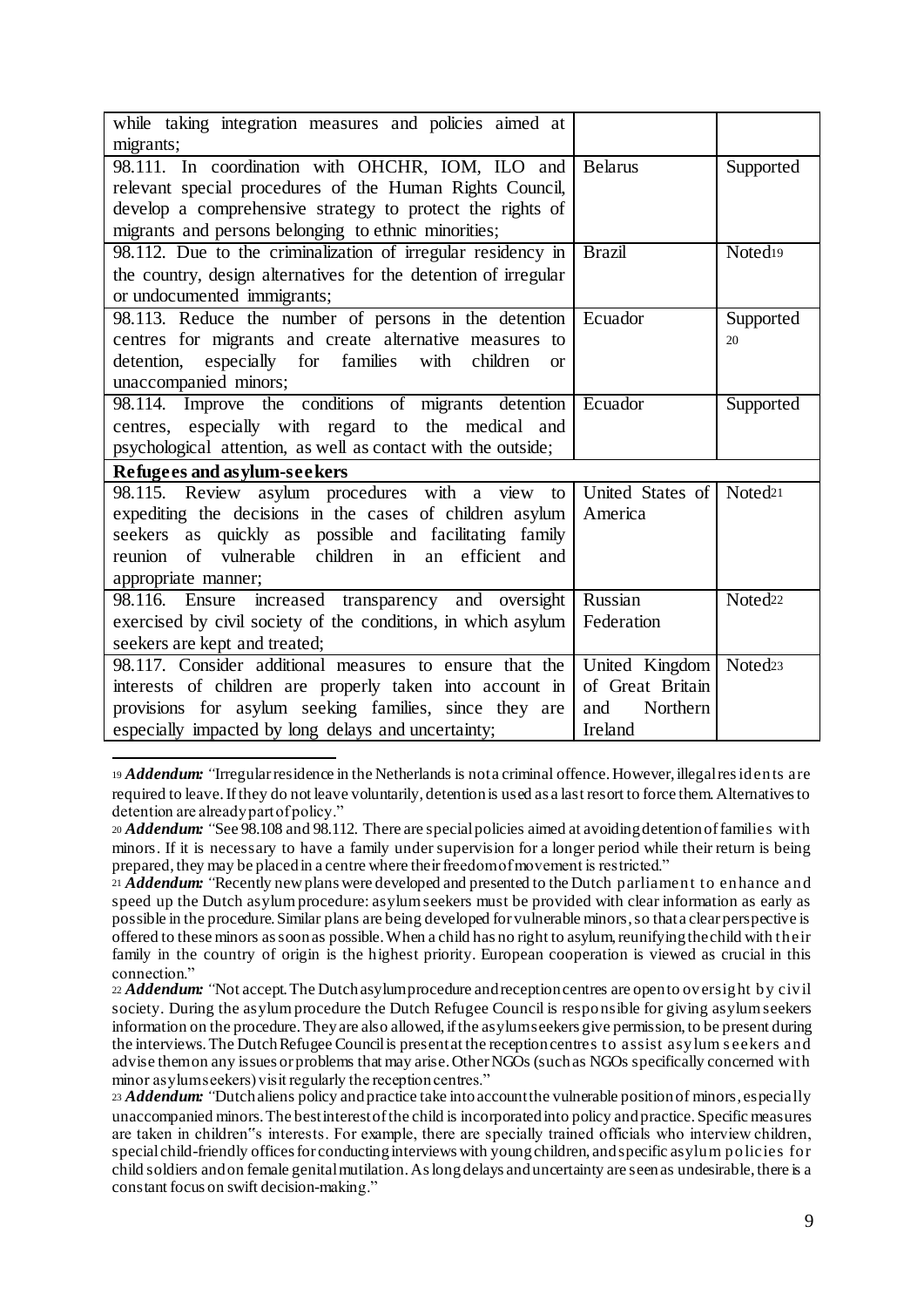| 98.118. Carry out investigations into complaints and<br>information on cruel treatments during the expulsions of<br>foreigners from the Netherlands and ensure transparency<br>when investigating such complaints;                            | Uzbekistan            | Noted               |  |  |
|-----------------------------------------------------------------------------------------------------------------------------------------------------------------------------------------------------------------------------------------------|-----------------------|---------------------|--|--|
| Trafficking in persons                                                                                                                                                                                                                        |                       |                     |  |  |
| 98.17. Approve, in all the countries that form the Kingdom,<br>legislation that criminalizes all forms of trafficking in<br>persons;                                                                                                          | Nicaragua             | Supported           |  |  |
| 98.80. Carry out actions to improve the current strategy to<br>combat trafficking in human beings, taking into account,<br>other,<br>intensifying investigations,<br>among<br>training<br>professional staff and creating assistance centres; | Mexico                | Supported<br>24     |  |  |
| Racism and xenophobia                                                                                                                                                                                                                         |                       |                     |  |  |
| 98.42. Establish mechanisms<br>monitor, investigate,<br>to<br>prosecute and punish incitement to and acts of hatred,<br>intolerance, racism and xenophobia;                                                                                   | Egypt                 | Supported           |  |  |
| 98.45. Intensify efforts to combat the dissemination of ideas<br>based on the racial superiority through Internet, as well as<br>other media including racist speech by political parties;                                                    | Poland                | Supported<br>25     |  |  |
| 98.48. Take more serious measures to prevent and suppress<br>manifestation of racism, xenophobia and intolerance against<br>minority groups in the country, in particular the Muslims;                                                        | Malaysia              | Noted <sub>26</sub> |  |  |
| 98.50. Adopt all the measures necessary to combat<br>discrimination in all its forms, including racism and<br>xenophobia;                                                                                                                     | Nicaragua             | Supported           |  |  |
| 98.58. Approve a plan of action to fight discrimination, and<br>against any initiatives of political associations or groups that<br>promote racism or xenophobia;                                                                             | Spain                 | Supported           |  |  |
| <b>Rights of the Child</b>                                                                                                                                                                                                                    |                       |                     |  |  |
| 98.13. Reconsider the possibility of lifting reservations to<br>the CRC.                                                                                                                                                                      | Russian<br>Federation | Noted <sub>27</sub> |  |  |

# **II. Treaty Bodies**

# **Committee on the Rights of the Child**

Concluding Observations, (08 July 2015), CRC/C/OPAC/NLD/CO/1

**Data** 

 $\overline{a}$ <sup>24</sup> *Addendum:* "Combating trafficking in human beings is given the highest priority".

<sup>&</sup>lt;sup>25</sup> *Addendum:* "Accepts the recommendation to combat discrimination on the internet. Combating hate s peech on the internet is part of our policy on fighting discrimination and racism. See 98.38.60 With regard to racis t speech by political parties, see National Report VII.A.50 and XIII.120."

<sup>26</sup> *Addendum: "*Everyone in the Netherlands is protected by law from discrimination. In case of an infringement, access to justice is provided. In addition active policies to prevent discrimination are implemented."

<sup>27</sup> *Addendum: "*The arguments for entering these reservations still apply."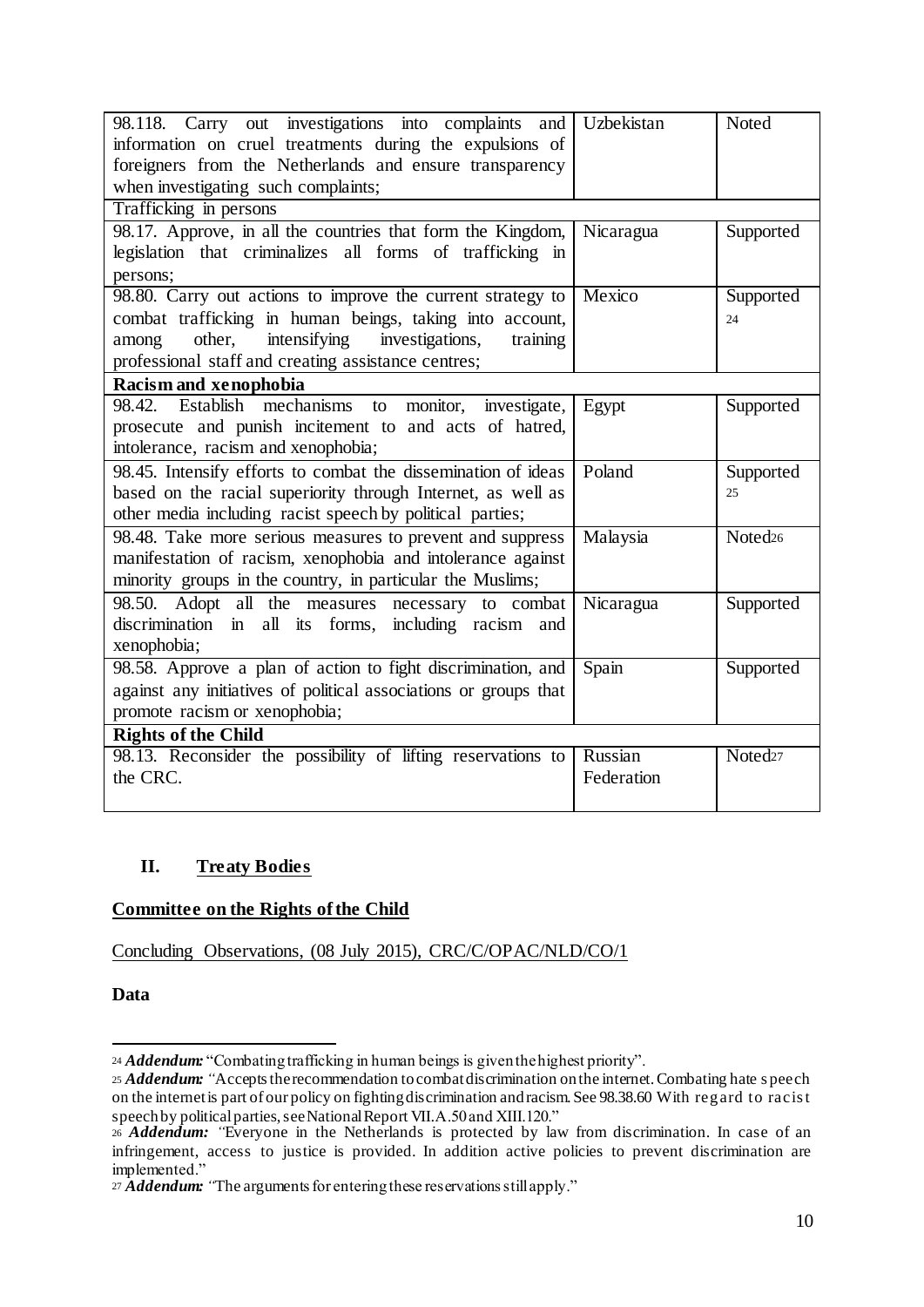8. The Committee is concerned about the lack of data on asylum-seeking, refugee and migrant children who enter the State party and may have been recruited or used in hostilities abroad.

**9. The Committee recommends that the State party establish a mechanism for the comprehensive collection of data, disaggregated by sex, age, nationality and ethnic origin, for asylum-seeking, refugee and migrant children who enter the State party and may have been recruited or used in hostilities abroad.**

## **Measures adopted to protect the rights of child victims**

18. The Committee notes that children below the age of 15 years are exempted from article 1 F of the 1951 Convention relating to the Status of Refugees, which excludes protection for those who commit a crime against peace, a war crime or a crime against humanity. It is seriously concerned, however, that such exemption does not extend to all children below the age of 18 years.

**19. The Committee strongly recommends that the State party amend its legislation regarding the exemption from article 1 F of the 1951 Convention relating to the Status of Refugees without delay and extend the protection provided under that Convention to all children between 15 and 18 years of age irrespective of the crimes committed.**

## **Committee on the Rights of the Child**

Concluding Observations, (08 June 2015), CRC/C/NLD/CO/4

## **Non-discrimination**

24. The Committee welcomes the Municipal Anti-Discrimination Services Act, which allows citizens to address reports of discrimination to local Anti-Discrimination Services. However, it is concerned that children in marginalized and disadvantaged situations such as refugee children, asylum seeking children, undocumented children, children belonging to ethnic minority groups, children with disabilities, chronically ill children and LGBTI children continue to face discrimination. The Committee is also concerned that children in the Caribbean part of the Kingdom do not enjoy the same rights as children in the European Netherlands.

**25. The Committee recommends that the State party take all necessary measure s to ensure that all children under the State party's jurisdiction enjoy the same rights without any discrimination on the basis of their nationality, residency status, ethnicity, identity, health, disability, sexual identity and orientation throughout the Kingdom. It urges the State party to pay particular attention to children in the Caribbean part of the Kingdom who do not have access to the same rights as children in the European Netherlands.**

# **Asylum-seeking and refugee children**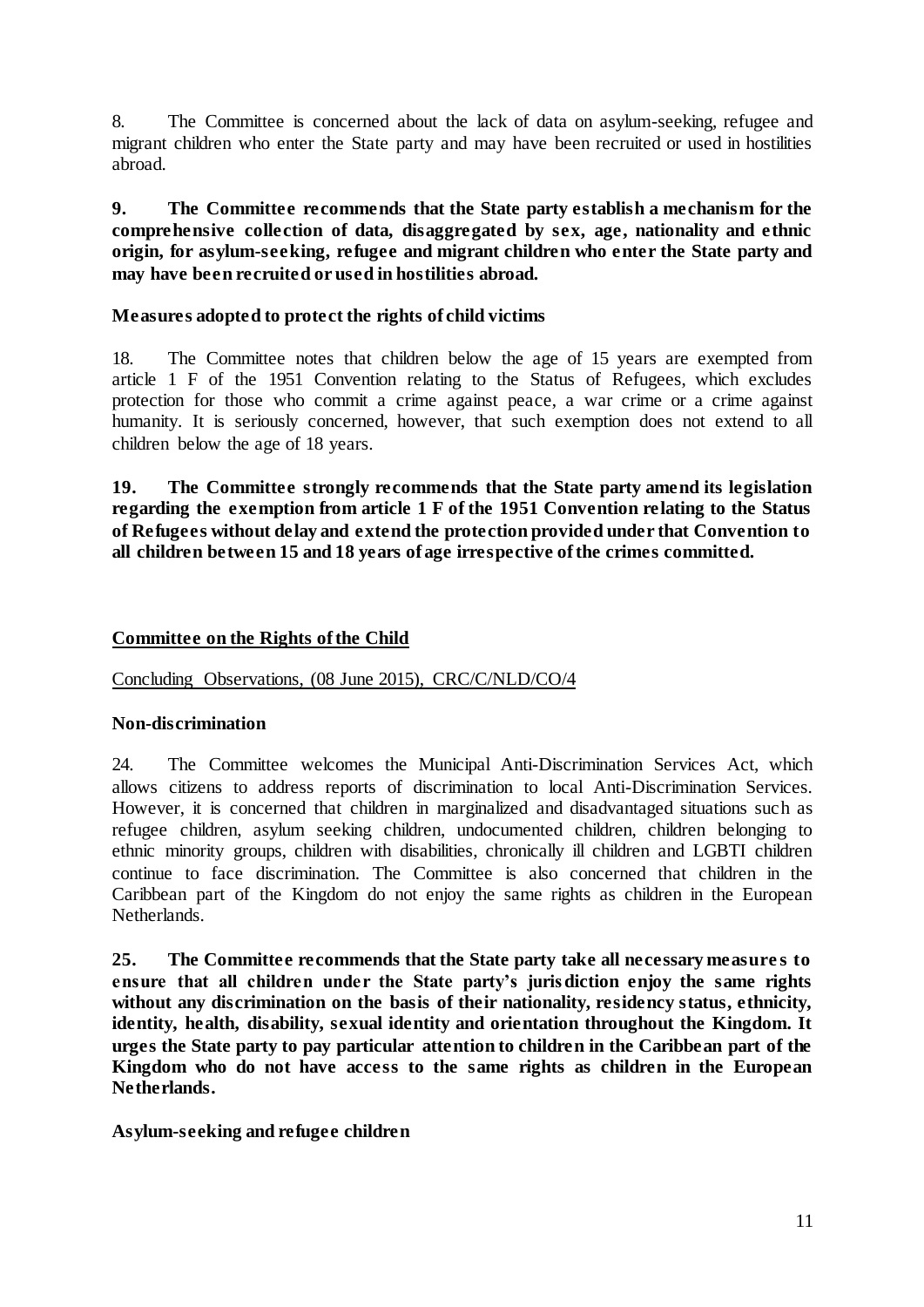52. The Committee welcomes the decision of the State Secretary of September 2014 not to detain asylum seeking families with children in Schipol Airport and instead send them to the open central registration centre in Ter Apel. However the Committee is concerned about:

- (a) The "eight-day procedure" aimed at speedy consideration of asylum applications thus placing constraints on procedural safeguards;
- (b) Reports that inconsistencies in a child's statement or between statements of a child and his or her siblings or parents during the interviews with immigration authorities may count against them without proper attention to the child's developmental stage;
- (c) Lack of adequate consideration for the best interests of the child in asylum cases and insufficient training of professionals dealing with asylum requests involving children;
- (d) Poor conditions in asylum reception centers where children are not allowed to move freely and lack of monitoring of the reception of children and families; and
- (e) Deportation of children in vulnerable situations to their countries of origin where they may end up in orphanages.

## **53. The Committee recommends that the State party:**

- **(a) Review its "eight day procedure" in order to ensure fair and efficient asylum procedures by guaranteeing that all procedural safeguards are observed and the international protection needs of asylum seeking children are duly identified and addressed;**
- **(b) Ensure that examinations of asylum requests take into account the developmental stage of a child and that statements made by a child are not used against his or her case;**
- **(c) Ensure that best interests of the child is taken as a primary consideration in all asylum cases involving children and provide appropriate training to the professionals dealing with such cases;**
- **(d) Avoid detaining children and families in reception centers with limited freedom of movement and ensure that their living standards are adequate; and**
- **(e) Take measures to prevent deportation of children to their countries of origin where they may end up in orphanages.**

## **Committiee against Torture**

## Concluding Observations, (20 June 2013), CAT/C/NLD/CO/5-6

## **Non-refoulement**

11. Noting the positive impacts of amending the asylum procedure in July 2010, introducing the eight-day accelerated procedure, and the information that almost 90 per cent of new asylum applications were processed or at least interviewed under the eight-day procedure, the Committee is nevertheless concerned that the pressure to decide claims speedily puts constraints on procedural safeguards and fair review of applications by the Immigration and Naturalization Service. In particular, the Committee is concerned that:

(a) The accelerated procedure may prevent asylum seekers from fully presenting and substantiating their claims and therefore put the persons in need of international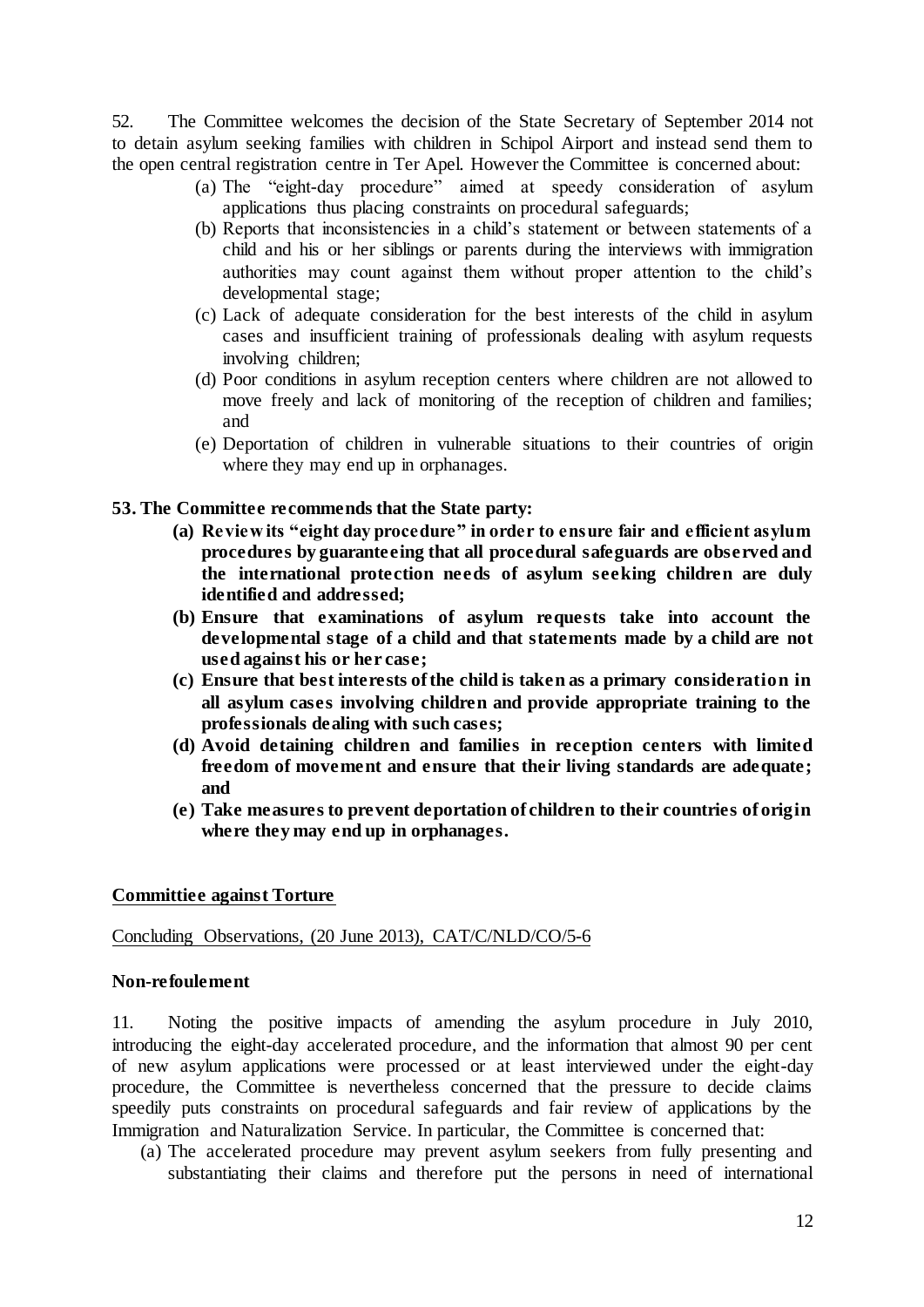protection at heightened risk of rejection and possible return to a country where they may face persecution, torture or ill-treatment, in violation of the non-refoulement principle (art. 3);

- (b) Only 12 hours of legal aid are allocated during the asylum procedure, which may limit the quality of legal advice to asylum seekers with complex claims (art. 3);
- (c) The information forwarded by the asylum seeker after the initial decision has been taken by the authorities concerned is considered to have less value than the information provided before the initial decision was adopted and that the appeal procedures before the Council of State (the Administrative Jurisdiction Division) provide only for a marginal review of the facts which substantially limits the effectiveness of the appeal procedures (art. 3).

**Noting the intention of the State party to evaluate the accelerated asylum procedure in 2013, the Committee recommends that the State party consider the following revisions:** 

**(a) Allow sufficient time for asylum seekers, especially those in the accelerated procedures, to fully indicate the reasons for their application and obtain and present crucial evidence in order to guarantee fair and efficient asylum procedures in order to ensure that the legitimacy of applications for protection by refugees and other persons in need of international protection is duly recognized and refoulement is prevented;**

**(b) Allow for adequate legal assistance to all asylum seekers including by providing for exceptions from the maximum number of hours of legal assistance during the asylum procedure to facilitate submission of complex claims; and**

**(c) Allow asylum seekers to present new evidence which could not be made availabl e at the time of the first interview on the merits and ensure that the appeal procedures before the Council of State provide for a full review of rejected applications.**

## **Medical examinations as part of asylum procedure**

12. The Committee is also concerned that during medical examinations that form a part of asylum procedure, individuals are primarily assessed on their ability to be interviewed while disregarding their eventual needs of treatment and support due to ill-treatment, torture or trauma suffered. This practice of not using the Manual on the Effective Investigation and Documentation of Torture and Other Cruel, Inhuman or Degrading Treatment or Punishment (Istanbul Protocol) as a means for establishing a link between the asserted ill-treatment in the asylum application and the findings of actual physical examination is not in conformity with the requirements set out in the Istanbul Protocol (arts. 3 and 10).

## **The Committee recommends that the State party take measures:**

- **(a) To identify asylum seekers with specific needs as early as possible by ensuring that during the medical examination as part of asylum procedure the applicants are assessed for both their capacity to be interviewed properly as well as their eventual needs of treatment and support due to ill-treatment, torture or trauma suffered;**
- **(b) To apply the Istanbul Protocol in the asylum procedures and to provide training thereon for concerned professionals to facilitate monitoring, documenting and investigating torture and ill-treatment, focusing on both physical and psychological traces, with a view to providing redress to the victims.**

#### **Residence permits to asylum seekers**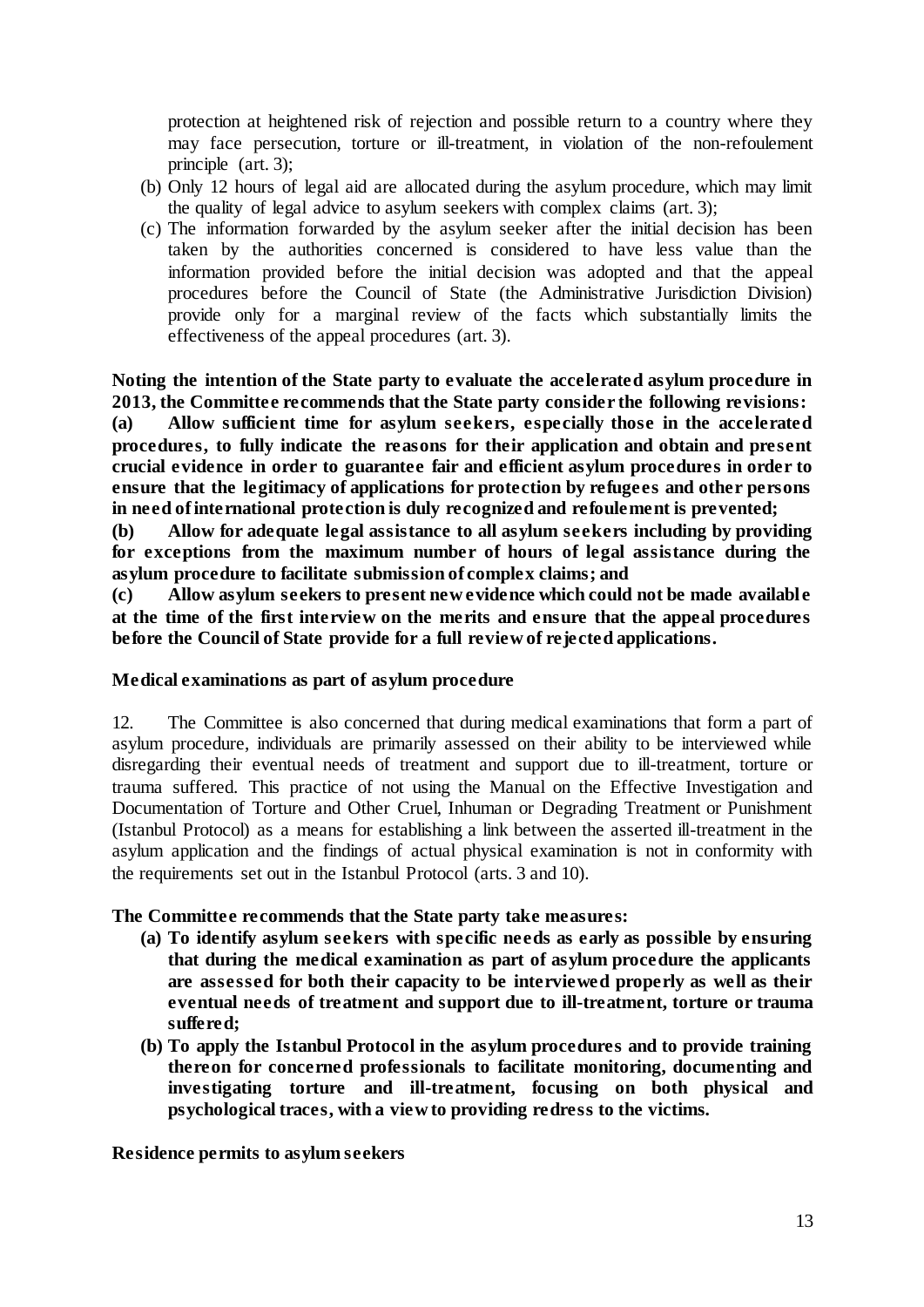13. The Committee notes with concern the reports by reliable sources on the Government's intention to change the Aliens Act to abolish article 29, paragraph 1 (c), of the Act providing for residence permit based on humanitarian grounds, leaving discretion to the Government to reflect, for example, on the level of the asylum seeker's integration into society. This intention is reportedly motivated by the new Government policy to counter the perceived abuse of the law by requiring the asylum seekers to prove the well-founded fear of persecution or real risk of suffering cruel or inhuman treatment. The Committee is also concerned at reports that in the context of such evaluations the Government tends to place emphasis on the fact that if perpetrators of atrocious acts are duly prosecuted in the country of destination, the victims are no longer considered being at risk to be subjected to torture or illtreatment upon return to that country. This policy may not fully address the psychological conditions of the concerned individual and therefore should not result in a negative decision on asylum and return of the person to his country (art. 3 and 16).

**The Committee recommends that the State party consider maintaining the provis ion in article 29(1) (c) of the Aliens Act and ensure that the assessment of well-founded fear take into account, inter alia, previous experience of persecution or se rious harm as being seriously indicative of a well-founded fear and whether or not protection against widespread and generalized violence in the country of destination can be provided by either the state or other actors, in accordance with article 3 of the Convention.**

## **Detention of asylum seekers and foreigners based on migration law**

14. The Committee is concerned at reports that asylum seekers arriving at Amsterdam's Schiphol airport are systematically detained for average duration of 44 days due to a failure to comply with the necessary visa requirements, which, for example, prompted a hunger strike by 19 detainees on 30 April 2013 and the incidents of suicide in protest against detention. Their grounds for stay are processed according to the Dublin II Regulation procedure and they remain detained until its outcome (arts. 11 and 16).

## **The Committee urges the State party to ensure that the detention of asylum s e ekers is only used as a last resort, and, where necessary, for as short period as possible and without excessive restrictions, and to effectively establish and apply alternative s to the detention of asylum seekers.**

15. The Committee is concerned that the maximum time lime of 18 months for administrative detention of foreign nationals who await expulsion or return to their country of origin, based on article 59 of the Alien Act and article 15 of the EU Return Directive (EU directive 2008/115/EG) is not strictly observed in practice. There have been reports of about 30 per cent of aliens being administratively detained repeatedly for periods longer than 18 months because of apprehensions by the police after the release from their first detention due to absence of valid residence permit.

# **The Committee recommends that the State party:**

**(a) Scrupulously observe the absolute time limit for the administrative detention of foreign nationals, including in the context of repeated detention;** 

**(b) Avoid, wherever possible, the accumulation of administrative and penal detention, in excess of the absolute time limit of 18 months of detention of migrants under migration law.**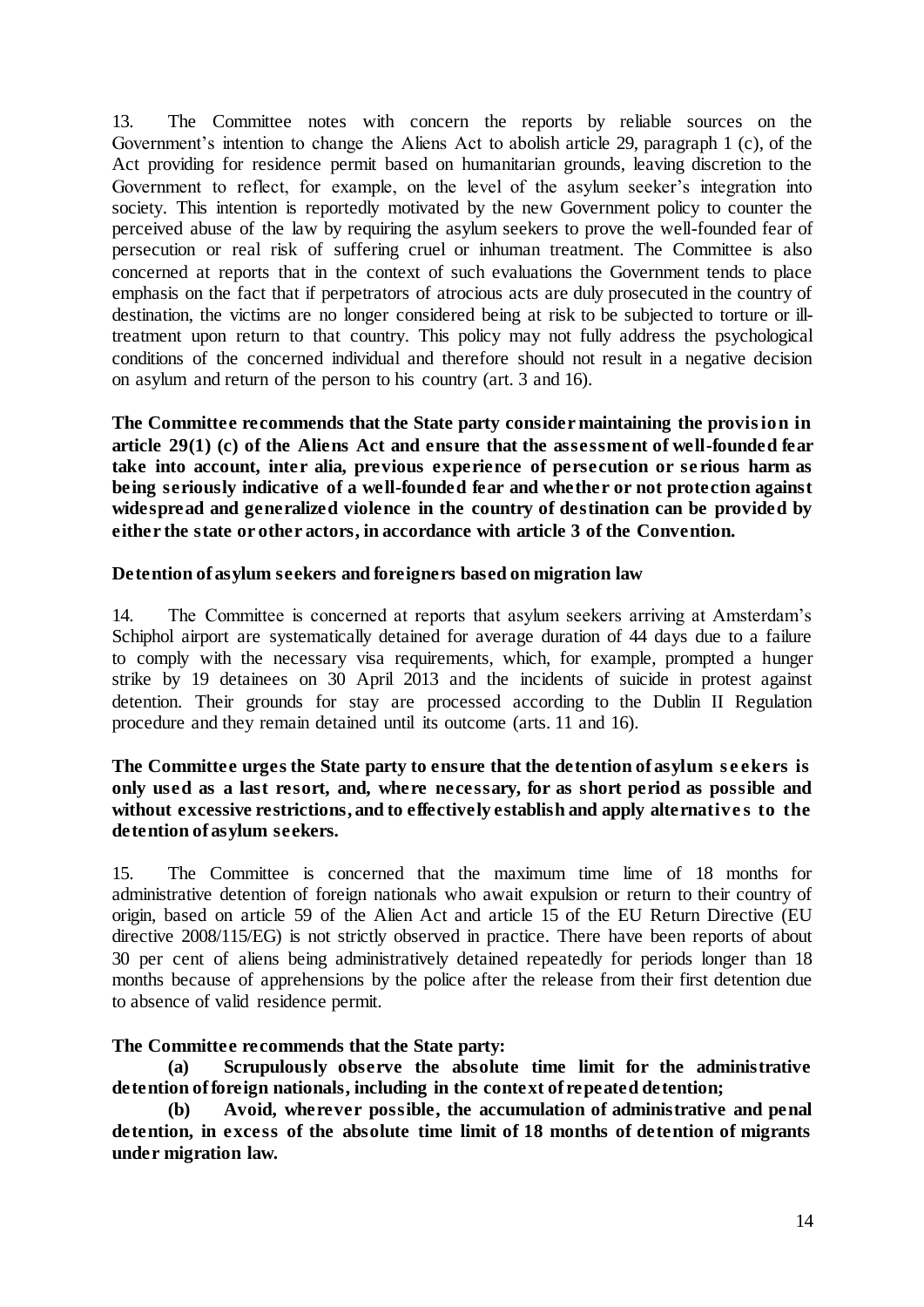16. The Committee further notes with concern that the legal regime in alien detention centres in not different from the legal regime in penal detention centres. The reports received by the Committee with regard to the confinement in cell for 16 hours, the absence of dayactivities, the use of isolation cells, handcuffs and strip searches of aliens detained under migration law who await expulsion to their home country have been of particular concern (arts. 11 and 16).

**The Committee urges the State party to ensure that the le gal regime of alien detention is suitable for its purpose and that it differs from the regime of penal detention. The State party is also urged to use alien detention as a last resort and where necessary, for as short period as possible and without excessive restrictions, and to effective ly e s tablis h and apply alternatives to such detention.** 

## **Unaccompanied children asylum seekers and children in detention**

17. The Committee notes the State party's information that unaccompanied children asylum-seekers continue to be placed in detention centres in the European part of the Kingdom if there is doubt about their age. The Committee is also concerned about the reports by the European Committee for the Prevention of Torture regarding families with children, who await expulsion, being detained longer than the maximum limit of 28 days (arts. 3 and 11).

## **The Committee recommends that the State party:**

- **(a) Verify the age of an unaccompanied child, if uncertain, before placing the child in detention. Such detention should be used as a last resort;**
- **(b) Take alternative measures to avoid detention of children or their separation from their families;**
- **(c) Ensure that unaccompanied minors can enjoy the rights guaranteed by the Convention on the Rights of the Child, to which the Kingdom of the Netherlands is a party.**

## **Forced removals**

18. The Committee notes the State party's clarifications of the figures on removals and forced returns of foreign nationals. Out of the total number of removals in the recent years amounting to about 20.000 per year, the number of forced returns was around 6.000. The Committee is concerned at the reported incidents of the excessive use of restraints during forced returns, some of which, according to NGO sources of information, have not been duly investigated (arts. 2, 3, 11, 12 and 16).

## **The Committee urges the State party to use restraints during forced returns only in accordance with the principle of proportionality, and to investigate any incidents of excessive use of restraints and force during forced returns.**

## **Illegal treatment by the police and prison and border guards**

19. The Committee expresses concern at the alleged incidents of illegal use of force, insults and mistreatment in the Koraal Specht prison in Curaçao and the cells at the police stations on the islands of St. Maarten, Bonaire and Aruba, as well as ethnic profiling by the police and border guards aimed in particular at foreigners and members of minorities.